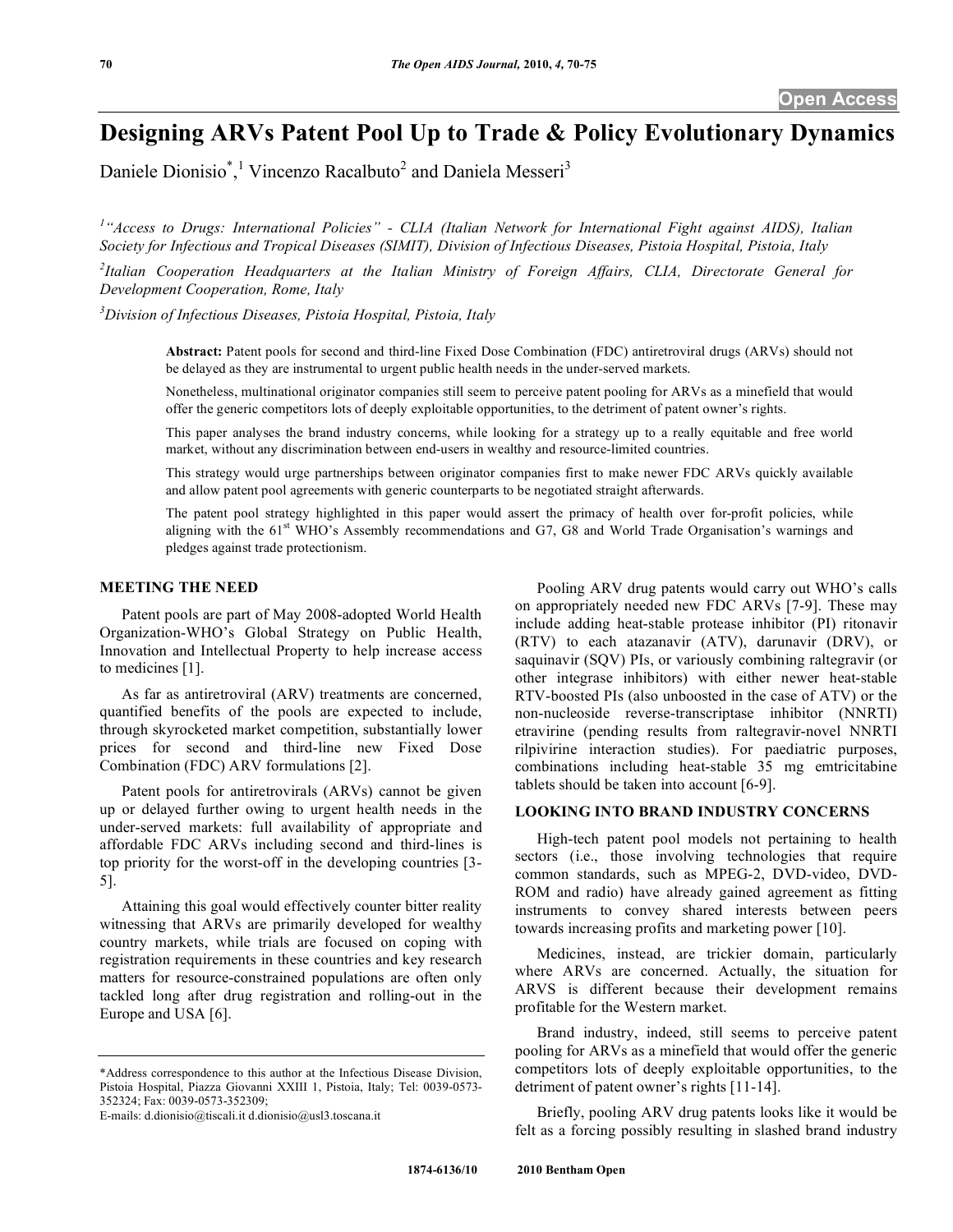profits in the under-served markets, in illegal flows of generic new FDC ARVs into the wealthy markets, in unbalanced boosting on innovation, development and research project activities currently pushed by generic drug manufacturers (mainly from India, China, Brazil, South-Africa and Thailand) as a premise to enhanced competion and forays into the Western markets. Again, pooling patents could be felt as a risk to waive opportunities for fruitful voluntary license-VL agreements, and as a threat to keeping up brand leadership in research and development (R&D) of new therapeutic agents [11-14].

 Brand industry feelings on HIV drug patent pools likely take into account trade&policy plus R&D tricky balances on evolutionary world chessboard, where China's and India's paces look very fast [15].

 With regard to China, feelings may include awareness that today 2,500 life sciences faculty at US research universities are native Chinese, as are an estimated 10% to 20% of scientists in the labs of US drug and biotech companies: now, in a steadily increasing reverse migration to China, these US-trained Chinese scientists are setting up high-standard biotech start-ups, contract-research companies, and university labs on their native mainland [16].

 In the meanwhile, the number of patent applications from China and India filed at the US patent Office has been rising rapidly [4].

 China and, to a lesser extent, India are, moreover, the major suppliers of active pharmaceutical ingredients (APIs) for ARVs to the developed and developing world [15]. This gives both countries power in influencing ARV drug price evolution. Indeed, as APIs do represent the largest components of direct manufacturing costs (55-99%), significant decreases in the price of ARVs will depend on a concomitant decrease in the cost of APIs [17]. Substantial research, deeply involving industries in middle-income countries, is dealing now with driving API cost reduction for access [18].

 Feelings above couple with the concerns bound up with threats to patent applications for brand ARVs, as per recently opposed refusals by India (including darunavir and tenofovir) and Brazil and predictably hard patentability in India of novel Abbott's heat-stable RTV now that a corresponding Indian generic has long before come on line [15, 19].

 Again, China's December 2008 law amendment stating that a Chinese patent can only be given to an invention or technology that is totally new worldwide looks like it would represent additional threat to brand industry interests [20].

 Eventually, brand industry feelings may also arise from a proposed law in India to allow universities to patent publicly-funded research discoveries and increase collaboration with Indian industries [21].

 On the whole, brand industry feelings sound quite understandable. Really, high-level standards in ARV drug manufacturing and marketing have already been achieved by the generic, mainly Indian, companies. Some key achievements are shown in Table **1**, wherein we can notice

1) that patent pools for first-line FDC ARVs for adults are no longer needed in the developing countries, 2) that patent pools for first-line FDC ARVs for children are needless, although full alignment by generic producers with all paediatric ARV formulations and dosages listed in WHO's guidelines has yet to be reached, and 3) that a number of key FDC ARVs still are rolled out by the generic manufacturers only [7-9, 15, 22].

 Concerns of originator companies over patent pooling also ground on prospects alerting to the fact that UNITAID-Clinton Foundation alliance has created a minefield for ARVs policies currently driven by the brand pharmaceutical sector. The Clinton Foundation HIV/AIDS Initiative (CHAI) is, indeed, increasingly lowering the prices of ARVs by partnering with UNITAID and generic pharmaceutical manufacturers [23-25].

 In the meantime, lists of countries eligible for differential pricing have been made available by Abbott, Bristol-Myers Squibb, Boehringer-Ingelheim, Gilead, GlaxoSmithKline, Merck & Co. Inc, and Roche brand enterprises: unfortunately, the prices they offer are almost always quite higher than the reduced ones by CHAI for the corresponding generics to countries in its consortium [22, 26].

 It is risky for the brand corporations to keep prices higher than Clinton's, especially if the counterpart is a CHAI consortium member country. The magnitude of risk is perceivable by considering that:

- some FDC ARVs, still solely produced by generic firms (Table **1**), have been made available to resource-constrained countries only thanks to CHAI discounts [15].
- Clinton consortium is expected to add further countries to its 71 members (as of December 2008), so leading to far cheaper ARVs as a result of enhanced bulk procurement [15, 25].

 Overall, the perspectives listed above are feared to possibly reshape or even overturn the trade balances bound up with profitable ventures currently working between originators and, mainly, Chinese and Indian drug makers as far as R&D sectors are specifically concerned (see later) [27].

 Again, whole insights above may explain the request by some brand companies for further incentives to be attached to a patent pool model recently proposed by UNITAID and focused, first and foremost, on ARV drugs [14, 28, 29] (available details in previous articles inside this *Open AIDS Journal* issue).

 Intriguingly, brand industry positions towards patent pools for ARVs may also depend on strategies bound up with their pipelines for new ARV drug development. Understandably, exploitation of patent full rights until expiry could be an option where no new ARVs are in the pipeline. On the contrary, the more drugs are in pipeline, the more brand industry availability will expectedly emerge towards flexible transactions, so keeping up as much options as possible and avoiding major risks in the future.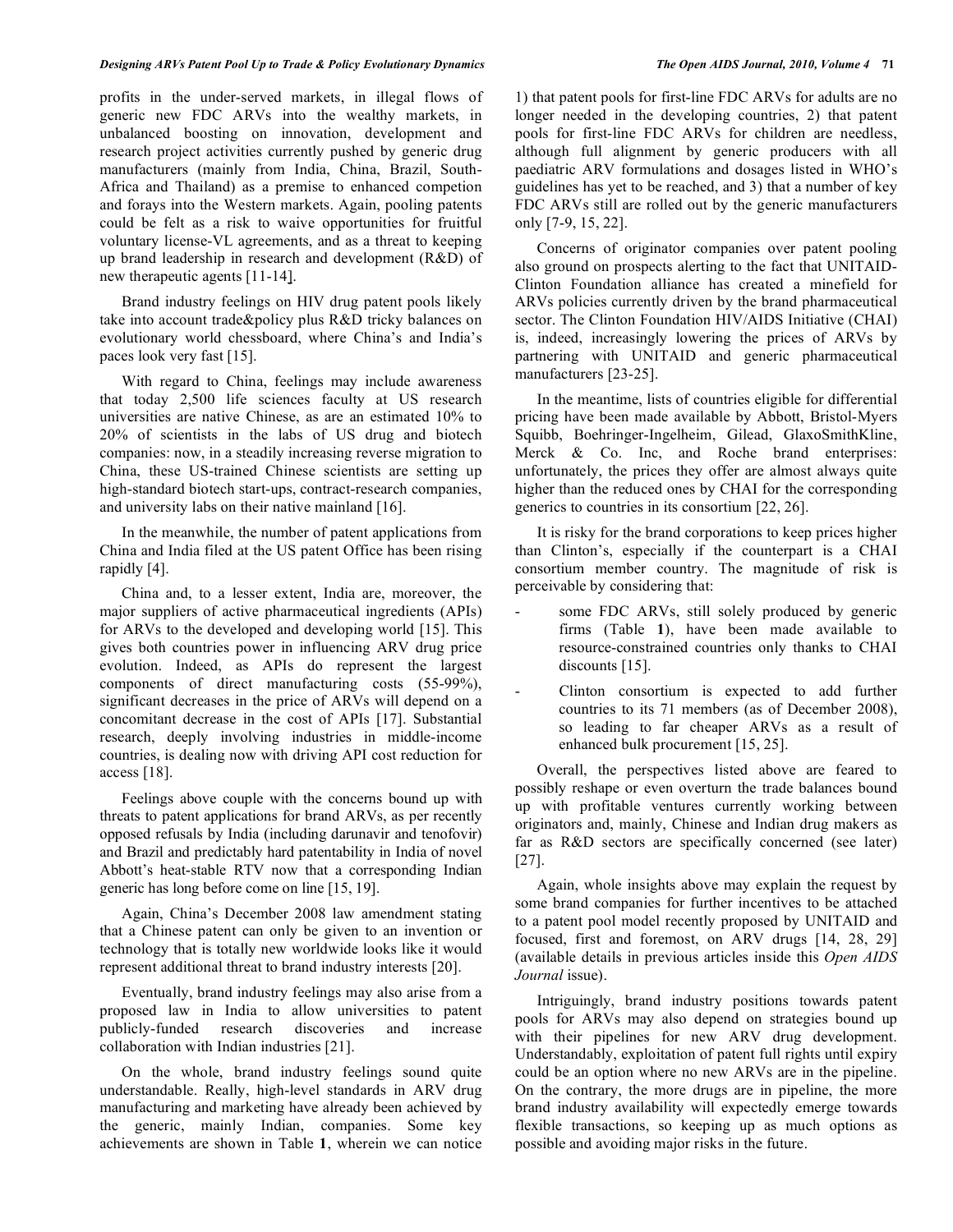#### **Table 1. Fixed-Dose Combination ARVs by Generic Manufacturers**

- **AZT/3TC**: adult formulations by Aspen, Aurobindo, Cipla, Emcure, Hetero, Matrix, Ranbaxy and Strides. The Clinton Foundation has negotiated reduced prices with Cipla and Matrix. Paediatric formulation by Matrix.
- **AZT/3TC/ABC:** adult formulations by Aurobindo (co-pack), Cipla, Hetero, Matrix, and Ranbaxy. No paediatric formulations.
- **AZT/3TC/NVP:** adult formulations by Aspen (co-pack), Apotex, Aurobindo, Cipla, Hetero, Matrix, Emcure, Ranbaxy. The Clinton Foundation has negotiated reduced prices with Aurobindo, Hetero, Cipla and Matrix. Paediatric formulations by Matrix, Government Pharmaceutical Organization (GPO) and Ranbaxy. Not available from originator companies.
- **D4T/3TC/NVP:** the Clinton Foundation has negotiated with Aurobindo, Hetero, Matrix, Cipla and Ranbaxy reduced prices for adult formulations. Adult formulation also made by Emcure and Strides. Paediatric formulations by Cipla, Hetero, GPO, Emcure, and Ranbaxy (reduced prices in Clinton's consortium for versions by Cipla and Ranbaxy). Not available from originator companies.
- **ABC/3TC:** adult formulation by Cipla. Paediatric formulations by Matrix and Aurobindo (reduced prices in Clinton's consortium).
- **D4T/3TC:** adult formulations by Aurobindo, Cipla, Hetero, Matrix, Ranbaxy, Emcure, and Strides. Paediatric formulations by Cipla, Emcure and Ranbaxy. Not available from originator companies. Reduced prices in Clinton's consortium for versions by Aurobindo, Cipla, Hetero, Matrix, Ranbaxy, Strides.
- **Heat stable LPV/RTV:** adult formulations by Aurobindo, Emcure, Cipla and Matrix (reduced price for Aurobindo, Cipla and Matrix versions in the Clinton Foundation's consortium). Paediatric formulations by Aurobindo and Matrix. N.B.: generic soft gel capsule LPV/RTV are currently produced by Cipla and Hetero (no paediatric formulations).
- **D4T/3TC+EFV:** adult formulations by Cipla, Emcure, Strides and Ranbaxy. No paediatric formulations. Not available from originator companies.
- **AZT/3TC+EFV:** adult formulations by Aurobindo, Cipla, Emcure, Ranbaxy. No paediatric formulations. Not available from originator companies.
- *PMTCT***: NVP+AZT**: granule formulations by Strides. Not available from originator companies.
- **TDF/FTC:** adult formulations by Cipla, Emcure, Hetero and Matrix (reduced price for Matrix version in the Clinton Foundation's consortium). Not for paediatric use.
- **TDF/3TC:** adult formulation by Matrix and Cipla (reduced price in the Clinton Foundation's consortium). Not for paediatric use. Not available from originator companies.
- **TDF/FTC/EFV:** adult formulation by Matrix (reduced price in the Clinton Foundation's consortium), Emcure and Cipla. Not for paediatric use.
- **TDF/3TC+EFV:** adult formulation by Cipla. Not for paediatric use. Not available from originator companies.
- **TDF/3TC/EFV:** adult formulation by Matrix (reduced price in the Clinton Foundation's consortium). Not for paediatric use. Not available from originator companies.
- **TDF/3TC+ATV+heat stable RTV** (starting in 2010): by Mylan/Matrix (reduced price in the Clinton Foundation's consortium). Not available from originator companies.

AZT = zidovudine, 3TC = lamivudine, ABC = abacavir, NVP = nevirapine, D4T = stavudine, LPV/RTV=lopinavir/ritonavir, EFV=efavirenz, TDF=tenofovir, FTC=emtricitabine, ATV = atazanavir, *PMTCT* = prevention mother-to-child transmission. WHO prequalified ARVs (updated list) at [53].

 Again, openings could happen when exchange for royalty payment, as in UNITAID model, would possibly compensate for profit losses bound up with the rolling out of generic FDC ARVs that include second-line principles whose patentability is being pursued by the brand patent owner (Table **1**).

 Additional food for thought could be solicited by relevant questions:

- What extent is the real originator companies's interest towards emerging markets where a number of welloff elites, who can afford out-of-pocket spending (at least 300 million people in India, many more in China), currently live?
- Owing to FDCs are no doubt the ARV therapy backbone, why should originator companies hesitate to boost patent pool strategies as set up for Bristol-Myers Squibb & Gilead Sciences's ATRIPLA® (efavirenz, emtricitabine, and tenofovir FDC), to properly address at least adherence?

### **GATHERING STEAM FOR AWARENESS**

 On the whole, conflictual insights above would suggest the originator companies to increase awareness and take the lead towards shrewdly adopting UNITAID patent pool model. Otherwise, as seemingly foreseeable from

trade&policy world trends, their opportunities could be in jeopardy or reduced in the future.

 Indeed, the agreement on TRIPs (Trade Related Aspects of Intellectual property Rights) of World Trade Organization (WTO) does not formally obstruct the UNITAID patent pool model [30, 31], while steadily increasing pro-pooling overpressure is registered from public opinion, mass media, NGO networks, UN Agencies, as well as from governments and firms in the developing countries. Taken together, these realities could result, if the brand multinationals did refuse to enter the pool, in enforced compulsory licenses (CLs) [11]. These would stand as detrimental to brand enterprise expectations, predictably due to tighter room for negotiations and constraining clauses over enjoyable royalties. Compulsory licensing (CL) would really be an option in such a case to force into reasonable terms patent holders deemed to be non-cooperative in the face of serious health risks.

 CL feasibility would be, anyway, hard bet now that protectionist policies and Free Trade Agreements (FTAs) are still driven by USA and European Union (EU) in spite of recent WTO, G7 and G8 leaders warns and pledges against trade protectionism [32, 33]. Nonetheless, in mid-long term perspective, CL feasibility could impose itself as a result of confluent factors, among which:

Information mainly obtained from [15, 22].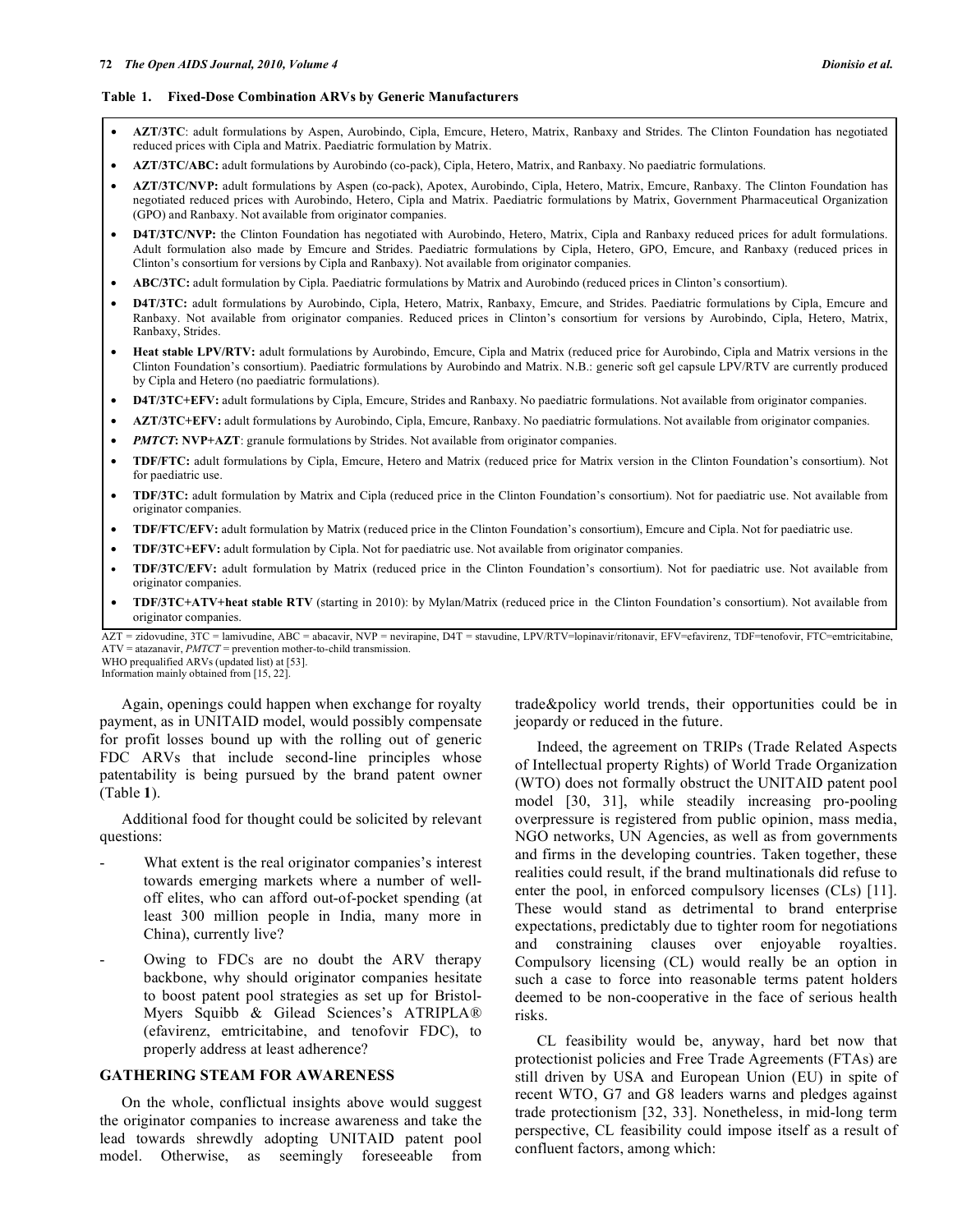- Weakening USA trade&policy appeal over South-East Asia, South-America and Africa due to the emergence of strong competitors such as China, India, and Russia.
- Weakening USA attraction power and influence over international chessboard.
- Rising EU reliability through improved member governments alignment in operational and decisional patent-related issues [34].
- Increasingly mounting evidence of government CLs against first and second-line brand ARV single products [4, 15].

## **TAILORING MODEL FOR EQUITABLY DRIVEN FREE WORLD MARKET**

 Overall scenarios above look like they are enough to advise the originator companies that joining efforts into long-term shared strategy, as part of UNITAID patent pool, would be mandatory to fairly attune the interests of all counterparts (including end-users and generic and brandname enterprises).

 Coherently, UNITAID model should play as key component of a more complex strategy up to going beyond UNITAID proposal itself and equitably countering brand market erosion deemed to follow the mere patent right giving up to the advantage of generic drug industry.

 This strategy should encompass full availability on the market of second and third-line brand FDC ARVs as a result of partnerships between originator companies.

 Actually, it appears that these directions, though at their beginning, have already been set in motion: contacts between originator companies seem, indeed, currently being underway as far as joint manufacturing and rolling out of second and third-line brand FDC ARVs are concerned [35]. This would make a difference, especially now that brand heat-stable RTV is about to become available [36].

 Again, these brand moves would pull off substantial deal now that South industry high-level skills on innovation, manufacturing and marketing do entwine with steadily increasing both South-South cooperation examples and outsourcing models in North-South R&D joint ventures [16, 27, 37-49].

 Multinational pharma companies are, indeed, currently striking deals with Chinese and Indian drug researchers to outsource testing for drug candidates and replenish drug development pipelines, while accelerating, thanks to the efficiency of Eastern laboratories, a development process and saving billions of dollars in costs (in India, five PhD chemists can be employed for the cost of one in the West). Concurrently, Eastern researchers are benefitting through profit shares and intellectual property rights, while being aware that these collaborations will spur new breakthroughs in medical research and develop a local industry originally built on mere generic drugs [27].

 Taken together, these realities mean that peer trade competition between wealthy and middle-income countries is already round the corner.

 As core message, the whole insights above would urge partnerships between originator companies first to make newer FDC ARVs quickly available (including combinations aligned with WHO's recommendations), and allow patent pool agreements with generic counterparts (as per UNITAID model) to be negotiated straight afterwards.

 This strategy looks like it would be up to attaining a really free and equitably driven world market.

 Indeed, while securing the generic producers opportunities and equipment to make and roll out second and third-line (either for adults or children) new FDC ARVs, it would not prevent the generic and brand counterparts from negotiating mutually profitable VLs, if any. To the same extent, this strategy would be up to allowing the originator firms to still keep up competitiveness as far as bulk purchasing agreements for new FDC ARVs with CHAI-UNITAID are concerned.

 Hopefully, the highlighted strategy should include getting round and lifting a clause in UNITAID patent pool model that would forbid selling to High Income Countries (World Bank defined) FDC generic ARVs resulting from patent pools. To this aim, compulsorily aligning prices of these generic formulations with the corresponding brand ones on wealthy markets should be enough measure against unfair competition.

 Mutually, the model here should not prevent brand name FDCs from entering the developing countries, provided their prices align with those applied by CHAI-UNITAID for the corresponding generics [22].

 Overall, the highlighted model would spread good treatment adherence all over the world, while scaling up, on sustained basis, equitable access to appropriate and affordable new FDC ARVs, with no discrimination between end-users in wealthy and resource-limited countries.

 Again, upon brand industry angle of view, the compounded strategy here would allow to keep up R&D standards and marketing power, while enjoying the advantages from new partnerships, avoiding risks of CLs, and predictably getting round the need for additional incentives to enter patent pools.

 Upon generic industry perspective, instead, this model would extensively boost innovation, joint ventures and competitiveness also beyond the under-served markets.

 The multi-pronged strategy envisaged in this contribution would recommend originator companies to improve their policies, while tackling evolutionary directions from emerging markets and bringing opportunities to the generic counterparts. So compounded, it would promote and enhance:

 For-equity dynamics in drug trading policies, while meeting the interests of generic and brand manufacturers.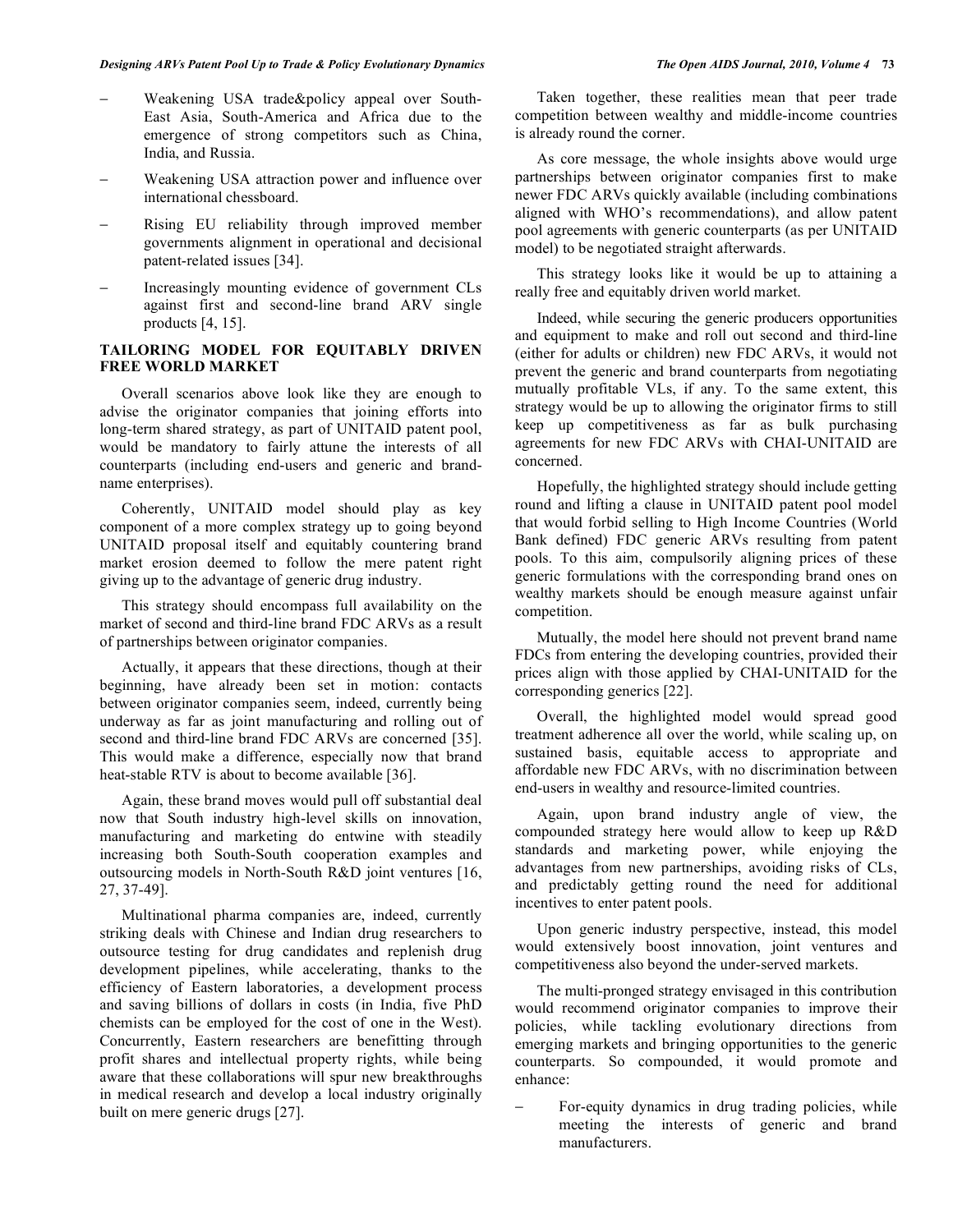- Effective response to HIV resistance mutations urging availability of second/third-line FDC ARVs in lowincome countries.
- R&D and international standard innovation plans.
- South-South and North-South partnerships.
- Opportunities for researchers working in developing countries.
- Domestic employment and national/international market increases.
- Indigenous capacity to generate, manage and use technology to address domestic health needs.
- Setting up of country-owned plants for generic ARVs in Sub-Saharan Africa, so adding strength for profitable negotiations, while drawing originator companies into more flexible agreements.

 Fulfilment of prospects above will depend on crossing policies of multiple counterparts, including European Union, USA, China, India, Brazil, South Africa and Thailand' s government directions. While the end-results of these policies are hardly predictable, available trends seem to advise that the highlighted strategy would be an attuned way in long-term perspective, by complementing, rather than replacing, current regimens.

The strategy suggested here aligns with both the  $61<sup>st</sup>$ WHO's Assembly recommendations and G7 finance ministers, G8 and WTO's recent warnings and pledges against protectionist policies.

 Clearly, the highlighted model would be only one factor among several in determining outcomes [15, 50-52].

 It would impact, anyway, as a step ahead in establishing a new era: that actually asserting, through equitably driven free world market, the primacy of right to health over forprofit policies.

## **CONTRIBUTORSHIP**

D. Dionisio conceived, designed and wrote the article.

 V. Racalbuto and D. Messeri shared in the draft preparation and participated in overall interpretation, revision and harmonisation.

 **Author Note:** While this paper was in final press stage, 12th Edition "Untangling the web of antiretroviral price reductions" was released at MSF website (http://utw. msfaccess.org/ 3 December 2009). Changes there do not affect the contents of this paper.

#### **REFERENCES**

- [1] Sixty-first World Health Assembly 24 May 2008: Global strategy and plan of action on public health, innovation and intellectual property. Available from: http://www.who.int/gb/ebwha/pdf\_files/ A61/A61\_R21-en.pdf
- [2] 't Hoen E, von Schoen-Angerer T. A Patent Pool for Medicines. TheWorldToday.org 2009: 30-1. Available from: http://www.msfa ccess.org/resources/key-publications/key-publication-detail/?tx\_ttn ews% 5Btt\_news%5D=1522&cHash=79c9cf6960 [Accessed: April 2009].
- [3] WHO, UNAIDS, UNICEF. Towards Universal Access: scaling up priority HIV/AIDS interventions in the health sector (June 2008 progress report). Available from: http://www.who.int/pub/towards\_ universal\_access\_report\_2008.pdf
- [4] Dionisio D, Gass R, McDermott P, *et al*. What strategies to boost production of affordable fixed-dose antiretroviral drug combinations for children in the developing world? Curr HIV Res 2007; 5: 155-87. Available from: http://www.ingentaconnect.com/ content/ben/chr/2007/00000005/00000002/art00002 [Accessed: April 2009].
- [5] MDG 8 Task Force Report: Delivering on the Global Partnership for Achieving the Millennium Development Goals, United Nations. New York, August 2008. Available from: http://www.un.org/esa/ policy/mdggap
- [6] van Roey J, von Schoen-Angerer T, Ford N, Calmy A. How developing world concerns need to be part of drug development plans: a case study of four emerging antiretrovirals. Drug Discov Today 2008; 13: 601-5 Available from: http://www.msfaccess. org/reso urces/key-publications/key-publication-detail/?tx\_ttnews%5Bt t\_news% 5D=1437&cHash=c7ed6240d0 [Accessed: April 2009].
- [7] Vitoria M. WHO recommendations on preferred second-line antiretroviral drugs for adults and adolescents. Joint WHO/ UNAIDS informal consultation with pharmaceutical companies. Geneva, 16 December 2008. Available from: http://www.who.int/ hiv/amds/who\_recommen\_2line\_art\_failure\_meeting.pdf
- [8] Crowley S. WHO recommendations for ARV treatment in infants and children. Joint WHO/UNAIDS informal consultation with pharmaceutical companies. Geneva, 16 December 2008. Available from: http://www.who.int/hiv/amds/who\_recommen\_arv\_treatment \_infants.pdf
- [9] Memorandum: Proposed recommendations of PI list for the next revision of WHO model list of essential medicines (WHO, 25 November 2008). Available from: http://www.who.int/entity/ selection\_medicines/committees/expert/17/application/Review\_pro tease.pdf
- [10] Showalter B, Kurth T. New uses for patent pools (2008, Intellectual Property Today). Available from: http://www.iptoday.com/articles/ 2008-9-showalter.asp
- [11] Kaplan W. Fostering R&D and promoting access to medicines: locating common ground: operationalising patent pools for ARVs. New ICTSD series on New Opportunities through Innovation. 22-26 October 2007, Bellagio, Italy. Available from: www.iprs online.org/ictsd/Dialogues/ 2007-10-22/8%20ThinkPiece\_Kaplan2.pdf
- [12] 't Hoen E. The Global Politics of Pharmaceutical Monopoly Power (MSF, 2009). Available from: http:// www. msfaccess.org/main/ access-patents/the-global-politics-of-pharmaceutical-monopolypower-by-ellen-t-hoen/
- [13] GSK should allow generic competition for HIV/AIDS drugs to address innovation, access problems in developing countries, opinion piece says. Kaiser Daily HIV/AIDS Report, 25 February 2009. Available from: http://www.kaisernetwork.org/DAILY\_ REPORTS/print\_report.cfm?DR\_ID=57152&dr\_cat=1
- [14] UNITAID patent pool at Mexico City conference. 6 August 2008, Knowledge Ecology International-KEI. Available from: http://www. keionline.org/index.php?option=com\_jd-wp&Itemid=39&p=135
- [15] Dionisio D, Fabbri C, Messeri D. HIV drug policies and South markets: settling controversies. Therapy 2008; 5: 707-17. Available from: http://www.futuremedicine.com/doi/pdfplus/10.2217/147507 08.5.5.707 [Accessed: April 2009].
- [16] Engardio P. Chinese Scientists Build Big Pharma Back Home. BusinessWeek. September 4, 2008. Available from: http://www. businessweek.com/print/magazine/content/08\_37/b4099052479887.htm
- [17] Pinheiro E, Vasan A, Kim JY, *et al*. Examining the production costs of antiretroviral drugs. AIDS 2006; 20 (13): 1745-52.
- [18] Pinheiro ES, Antunes OA, Fortunak JM. A survey of the syntheses of active pharmaceutical ingredients for antiretroviral drug combinations critical to access in emerging nations. Antiviral Res 2008; 79: 143-65.
- [19] Treatment access: Indian generic heat-stable ritonavir. November-December 2006, HIV Treatment Bulletin, I-Base published. Available from: http://www.i-base.info/htb/v7/htb7-12/indian.html
- [20] Yue Y, Hepeng J. China gets in line on patent standards. 6 January 2009, Science and Development Network. Available from http://www.scidev. net/en/news/china-gets-in-line-on-patent-standards.html